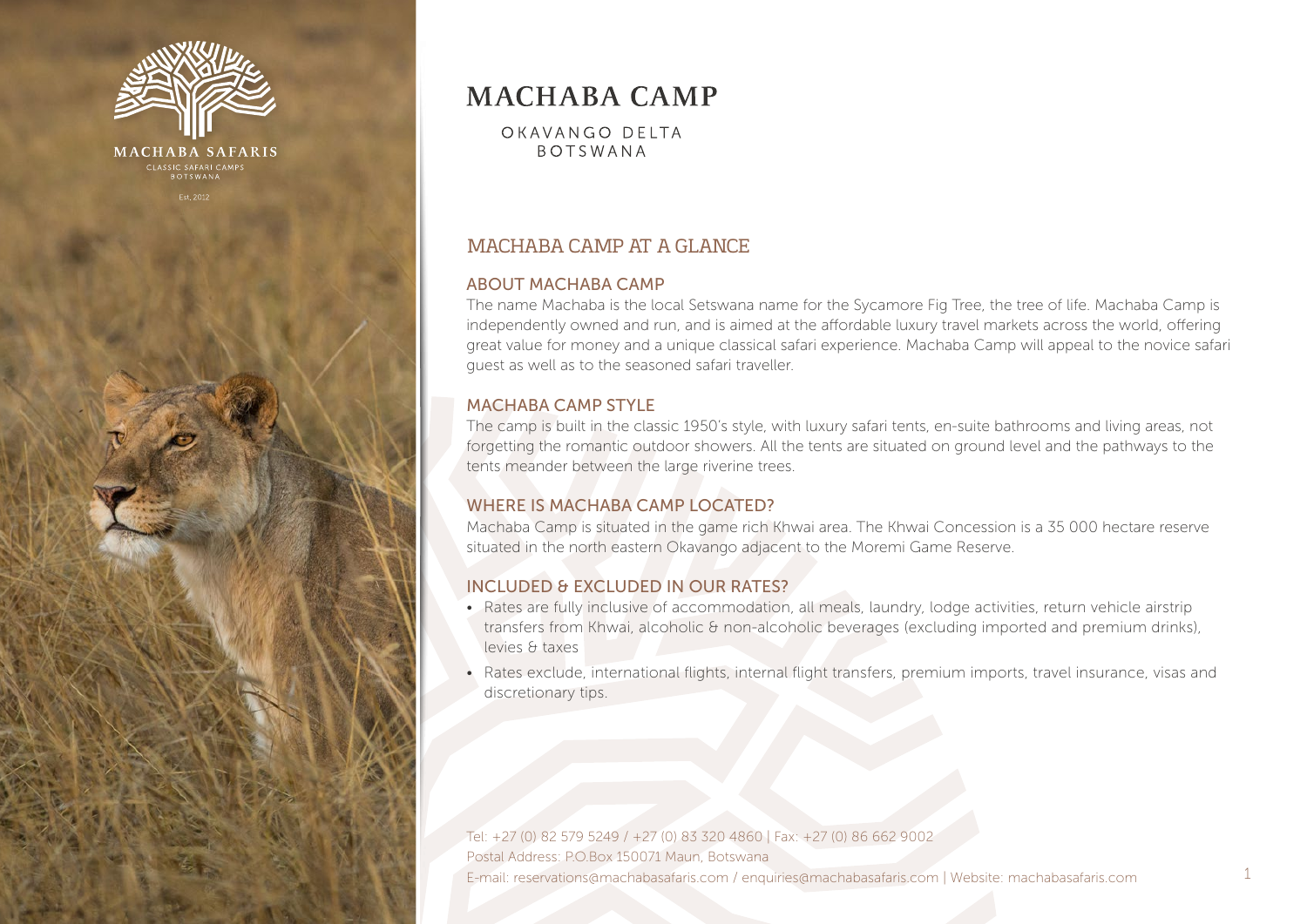





#### FACILITIES AVAILABLE AT MACHABA CAMP

- Swimming Pool, with loungers
- Tented Main Area
- Library
- Picturesque views over the Moremi and Khwai River
- Spa Therapist treatments include massages and facials done in guests rooms.
- Curio shop

## GETTING TO MACHABA CAMP

Access to Machaba Camp is by land and air. One can self-drive alternatively; you will need to fly to either Maun or Kasane.

- Machaba Camp is a 25 30 minute charter flight from Maun
- Machaba Camp is a 45 60 minute charter flight from Kasane
- There is a 30 Minute drive from the airstrip to camp but can vary if water levels are high
- We can also book inter-camp flight transfers

# GPS CO-ORDINATES (ALL LEAD TO CAMP)

- S19.12430 E23.81315
- S19 07 275 F23 48 473
- S19 07.458 E23 48.789

# NEED TO KNOW ABOUT THE ACCOMMODATION

Luxury tented camp – 10 Tents in Total – Max 24 guests

- 8 x Luxury Tents
- 2 x Family Luxury Tents
- Children of all ages welcome. A private vehicle is required for children under 6 participating in game activities.
- No babysitting facilities available.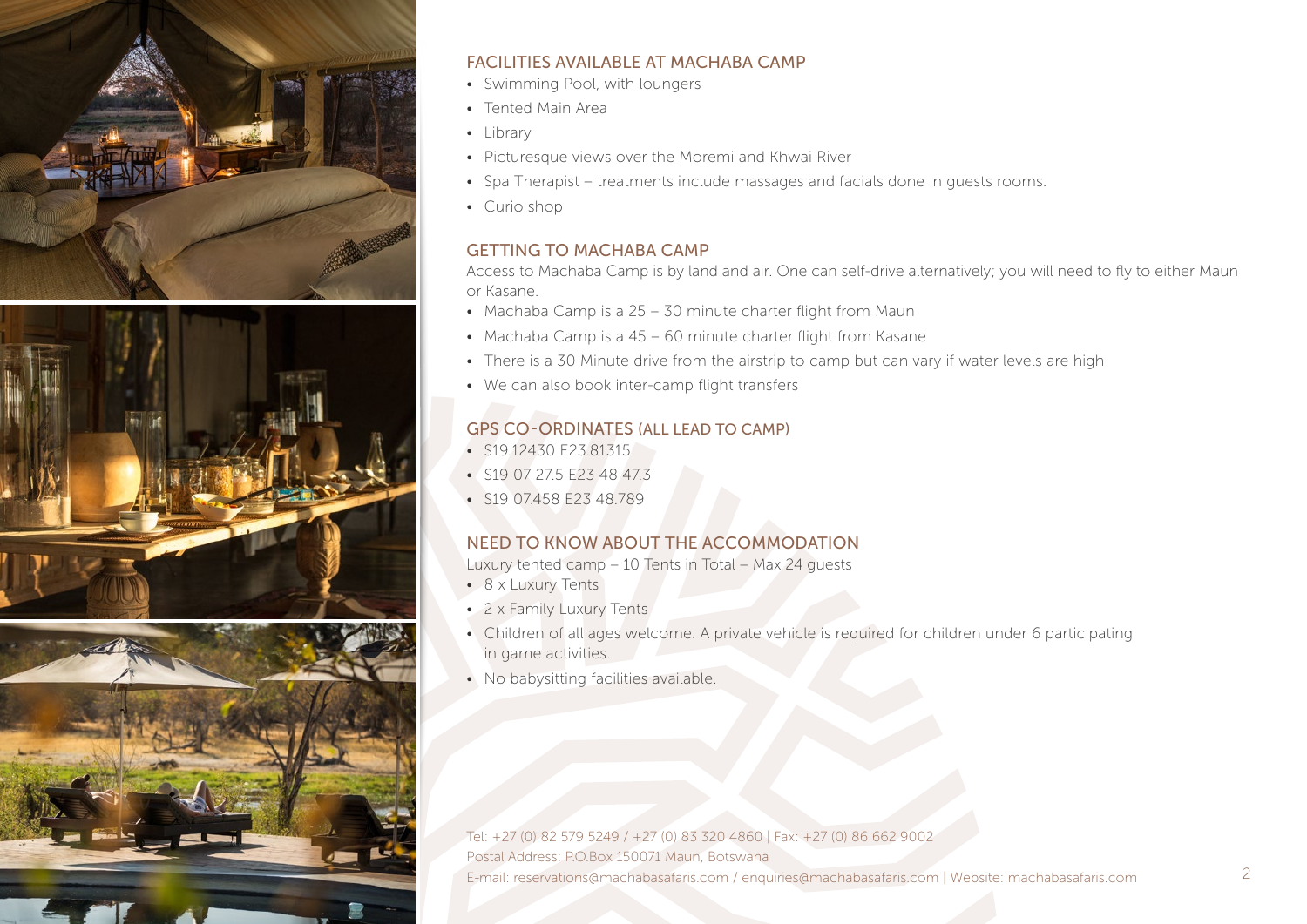

## NOTES ABOUT SHARING AND CHILDREN:

- 1. Children aged 5 years and younger stay free, children 6-11 pay standard child rate (50% of adult sharing rate). Children 12+ pay full adult rate.
- 2. No more than two children under 12 years of age in family luxury tent with two adults. (Additional children on request, please speak to reservations)
- 3. One child and one adult in standard luxury tent pay adult + child rate.
- 4. One adult permitted to stay in family luxury tent with two other adults at full adult rate.
- 5. It is mandatory for a private vehicle to be booked for guests travelling with children under the age of 6.
- 6. No children under 12 allowed to participate on Mokoro and Game Walk activities.

# WHAT GUESTS CAN EXPECT TO DO AT MACHABA

- Morning and evening game drives
- Walking (quide dependant)
- Mekoros (year round, water dependent)
- Game viewing from the comfort of your own tent
- Catch up on some reading, with our large collection of reading material.
- Visits to the local community (water level dependent)
- After Dinner Night Drive

# A TYPICAL DAY AT MACHABA CAMP

A typical summer day at Machaba:

(Kindly note times may vary slightly and winter timings are different)

| 05h30 | Wake up call at the room                                                   |
|-------|----------------------------------------------------------------------------|
| 06h00 | Light breakfast in the main area                                           |
| 06h30 | Depart for your morning activity: game drive, nature walk, mokoro          |
| 10h30 | Return from morning activity                                               |
| 11h00 | <b>Brunch</b>                                                              |
|       | Afternoon at leisure - possible activities: Swimming pool, curio shop, spa |
| 15h30 | Afternoon Tea                                                              |
| 16h00 | Depart on afternoon game drive                                             |
| 19h30 | Return from game drive                                                     |
| 20h00 | Dinner under the stars (weather permitting)                                |
|       | After dinner: optional night drive                                         |
|       |                                                                            |

## Tel: +27 (0) 82 579 5249 / +27 (0) 83 320 4860 | Fax: +27 (0) 86 662 9002

Postal Address: P.O.Box 150071 Maun, Botswana

E-mail: reservations@machabasafaris.com / enquiries@machabasafaris.com | Website: machabasafaris.com 3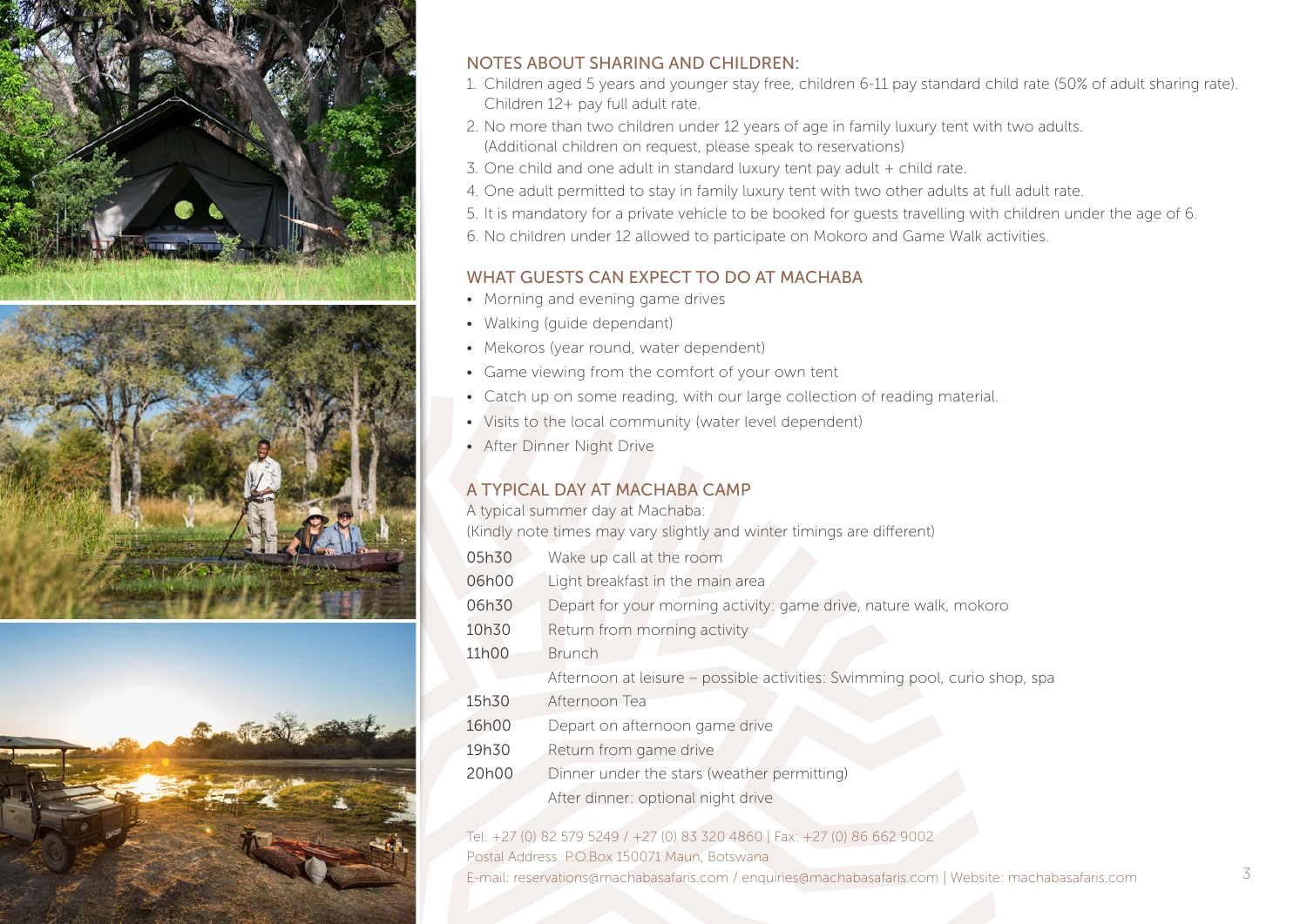

## IMPORTANT INFORMATION:

- Machaba Camp is built on ground level and is wheelchair friendly. Tent 5 (Family Tent) & Tent 4 (Double) have railings in the toilet.
- Because Botswana is a malaria area, precautions are recommended. All travellers coming from or going through countries which have been declared yellow fever infected areas must provide an international health certificate of vaccination for yellow fever upon arrival into Botswana.
- The water in camp is safe to drink.
- Machaba Camp has 220V plug points in all the tents which can be used to charge batteries and sleep apnoea machines, however, are not suitable for hairdryers and electric shavers.
- We do have mini safes in all the tents as well as standing fans.
- There is no wifi in the tents or main areas, limited wifi can be accessed near the office.
- No children under 12 allowed to participate in Mokoro and Game Walk activities.
- A maximum of 20kg of luggage per person is allowed for light aircraft flights, including hand luggage and camera equipment. Please ensure that all luggage is soft-sided. Only bags without wheels are permitted. Luggage dimensions should not exceed 25cm (10 inches) wide, 30cm (12 inches) high and 62 cm (24 inches) long.
- Passengers weighing between  $110 120$  kg ( $242 264$  lbs.) please need to advise us when making a booking, so that we can in turn advise Mack Air for scheduling purposes.

# WHAT TO PACK?

Clothing on safari should be comfortable and colours should blend in with nature as much as possible. Beige, greens, browns, tan and khaki coloured clothing is advisable. Evening dress is 'smart casual', no formal wear required.

## YEAR ROUND

- Layers the best way to dress on safari, due to fluctuating temperatures. We recommend cotton. Long sleeves and trousers will protect from both sun and insects.
- Fleece/warm sweater or warm jacket for morning and evening game drives
- Hat broad brimmed for protection against the sun.
- Sunglasses dark ones to cut the glare.